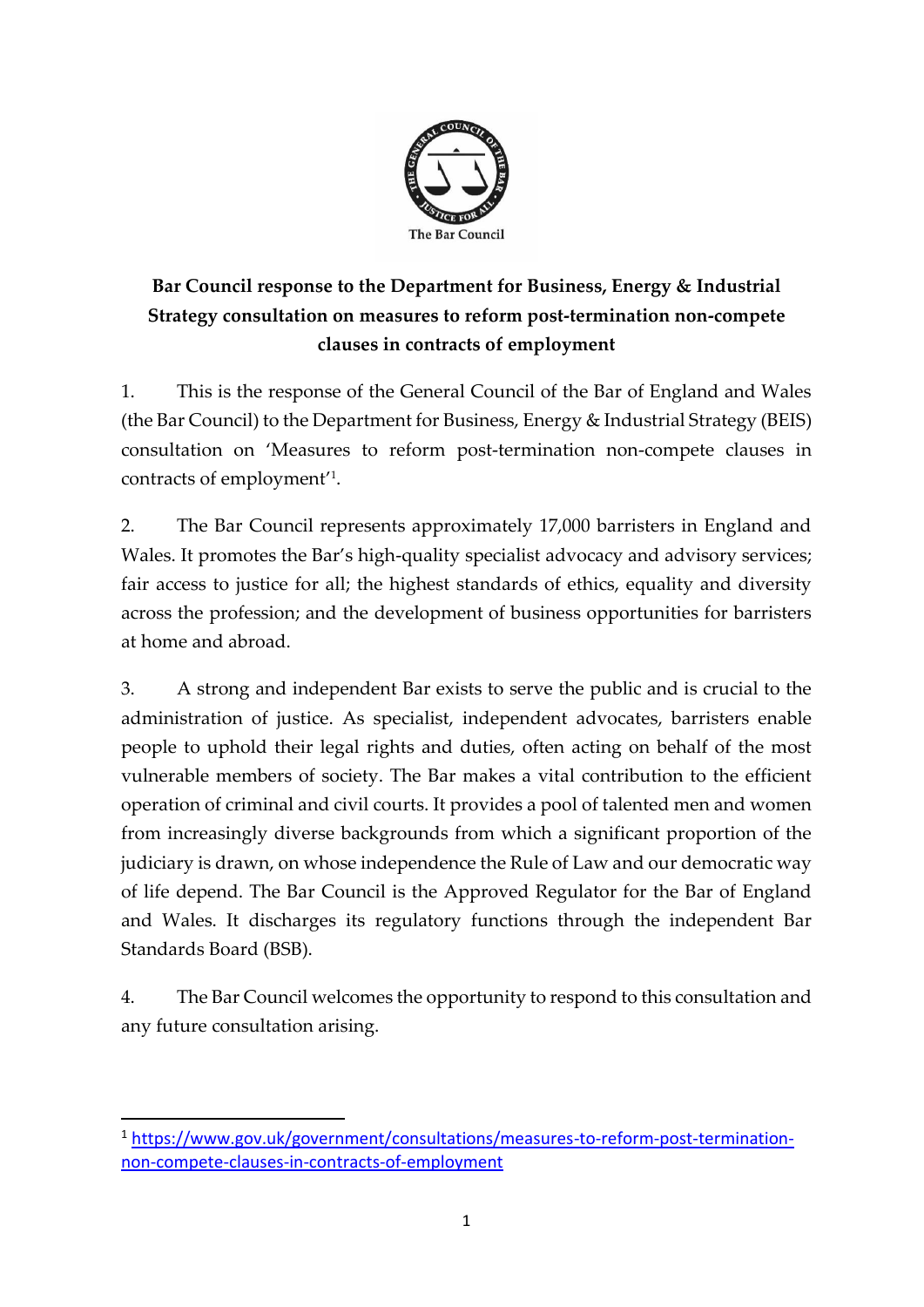#### **Responses to Consultation Questions**

**Question 1: do you think the Government should only consider requiring compensation for non-compete clauses or do you think the Government should consider requiring compensation where other restrictive covenants are used? Please indicate below.** 

5. The Bar Council does not support consideration by the Government of a proposal to require compensation for non-compete clauses or indeed any other form of restrictive covenant.

6. Plainly, post-termination restrictions (**'PTRs'**) in contracts of employment can take a number of forms, including non-solicitation, non-dealing and non-disclosure clauses. However, these are only enforceable if they do not offend against the common law doctrine of restraint of trade. They must be necessary and proportionate. Non-compete clauses of more than 12 months' duration are rarely enforced. There is a legitimate place for PTRs in certain industries and types of employment of which there is a wide spectrum. In particular, non-compete clauses are usually deployed only where other forms of restriction cannot be policed due to the nature of the industry, work, client connection or confidential information. Employers can and do have legitimate business interests to protect and requiring them to pay compensation for such protection may also have a chilling effect on recruitment and business in the UK, particularly in industries in which trade secrets or highly confidential information is likely to have to be shared with the employee in question. This might, by way of a single example, affect the bio-tech industry. There are many others.

7. If, however, the Government is minded to explore the proposal of mandatory compensation further, this should be restricted to non-compete clauses enduring beyond 12 months which are often regarded as the most draconian in any suite of PTRs. The Call for Evidence in 2016 does not appear to have prompted the need for any urgent steps to be taken, and the Bar Council is not aware of any obvious difficulties reported by its members as to the exploitative or improper use of PTRs in contracts of employment of a widespread nature. The Government's response to the Taylor Review, dated 7 February 2018, stated there was no case for this reform of non-compete clauses. The Bar Council is unaware of any change of circumstances between 2018 and the present date affecting this analysis save for the COVID-19 pandemic, which the Government cites.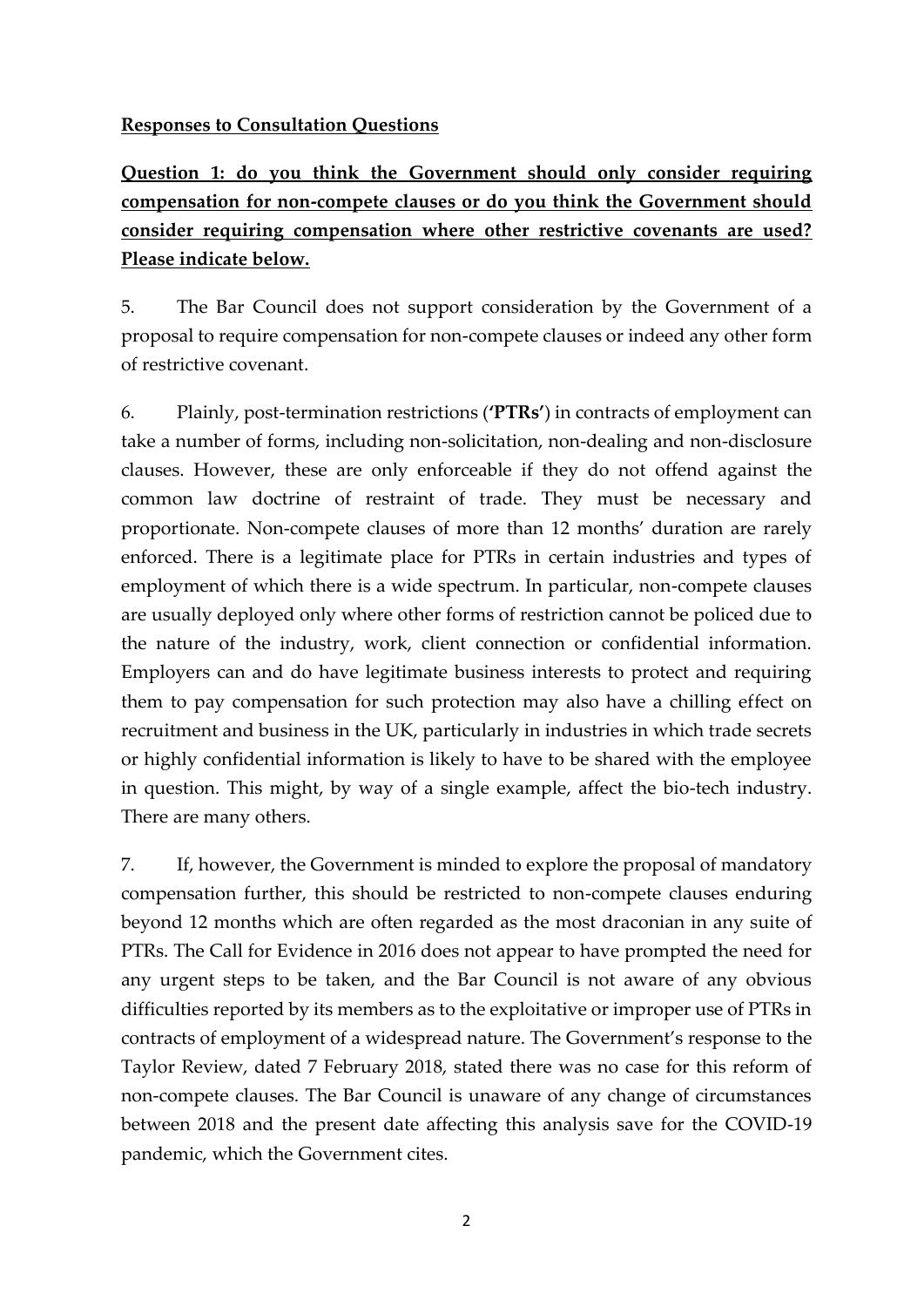**Question 2: if you answered "non-compete clauses and other restrictive covenants", please explain which other restrictive covenants and why.** 

8. Not applicable.

## **Question 3: do you foresee any unintended consequences of limiting the scope of reform to non-compete clauses? If yes, please explain in your answer.**

9. The Bar Council considers that any reform in relation to the legality of noncompete clauses cannot be considered in a vacuum. The Bar Council also agrees that to introduce mandatory compensation would be likely to increase the usage of 'garden leave' clauses and other indirect restraints as foreshadowed in the consultation. In the type of contract in which such PTRs exist, it is more likely that a suite of alternatives will also exist or may then be introduced in direct response to the proposed reform.

10. Taking an example from other jurisdictions, the Bar Council is aware that California's ban on non-compete and non-solicitation clauses operates against a backdrop of increased litigation in other related areas which operate to protect the same or similar interests.

## **Question 4: do you agree with the approach to apply the requirement for compensation to contracts of employment?**

11. No, see response to question 1 above. If the requirement for compensation is to be applied, which the Bar Council does not regard as a necessary area of reform in this sphere, this should be limited to contracts of employment. It is often, though not always, the case that the employee is in a weaker bargaining position than the employer and less able to afford to litigate in the event of a dispute arising as to the applicability or enforceability of the PTR in question. Other agreements are far more likely to give rise to a greater equality of arms between the parties and a more commercial approach to be taken where a dispute arises.

## **Question 5: do you think the government should consider applying the requirement for compensation to wider workplace contracts?**

12. No. In the workplace context, PTRs rarely arise other than in written contracts of employment. Where they do they are more likely to be the product of commercial negotiations both on agreement and in the event of a dispute. Applying a ban to wider workplace contracts is likely in our view to give rise to satellite litigation.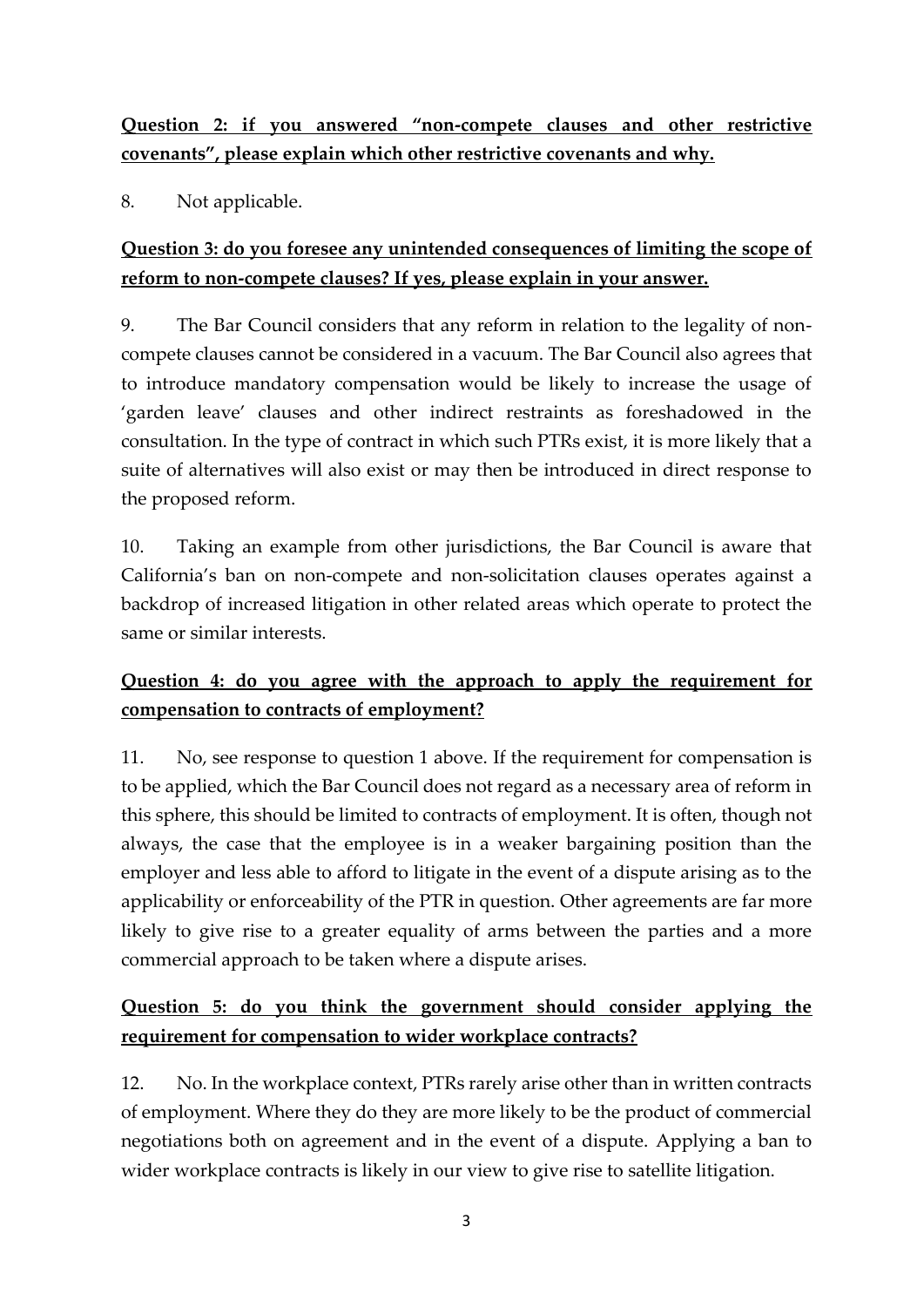**Question 6: do you think the proposed reform to non-compete clauses in contracts of employment could have an impact on the use of, and/or the enforceability of, non-compete clauses in wider contract law? If yes please explain how and why.** 

13. If the law is to be reformed for policy reasons in relation to contracts of employment alone, then, while this may be referred to in wider contractual disputes, it is unlikely to be particularly illuminating or have much impact. The central question to be assessed is whether the PTR(s) offend against the doctrine of restraint of trade according to well-established common law principles. The fact of the proposed reform (which the Bar Council does not support) would be equivocal at best.

## **Question 7: please indicate the level of compensation you think would be appropriate.**

14. The Bar Council does not support the proposal to make compensation mandatory at any level. However, it observes that to impose percentages of 60-100% could have a chilling effect on recruiting employees. This potentially chilling effect would be ameliorated if the compensation related only to the period after 12 months when in reality it would take a compelling case for the Court to uphold such a PTR but the Bar Council recognises the front-ended high costs of litigating such disputes in the High Court.

15. The Government does not refer to any cap on such percentages when applied to earnings or define what will be included as earnings. The sums involved in senior executive contracts which are typically those which include negotiated PTRs could be very large. Conversely in the contract of a less well paid employee (which is less likely to contain such PTRs in the first place) the financial penalty of having to pay compensation for a term already negotiated at the outset of employment (and noting that the reasonableness of PTRs are assessed at the time they are agreed and a junior employee whose terms are unreasonable cannot 'grow into' the term as she or he gains seniority) is much less.

16. Were mandatory compensation to be introduced, the French example indicates that, absent a statutory formula for determining compensation, employees represented by trade unions or similar bodies and/or employees with legal representation at the point of contract would be more likely to secure advantageous compensation clauses by collective bargaining. Collective bargaining is widely reported to be at an all-time low in this country. We note also that, where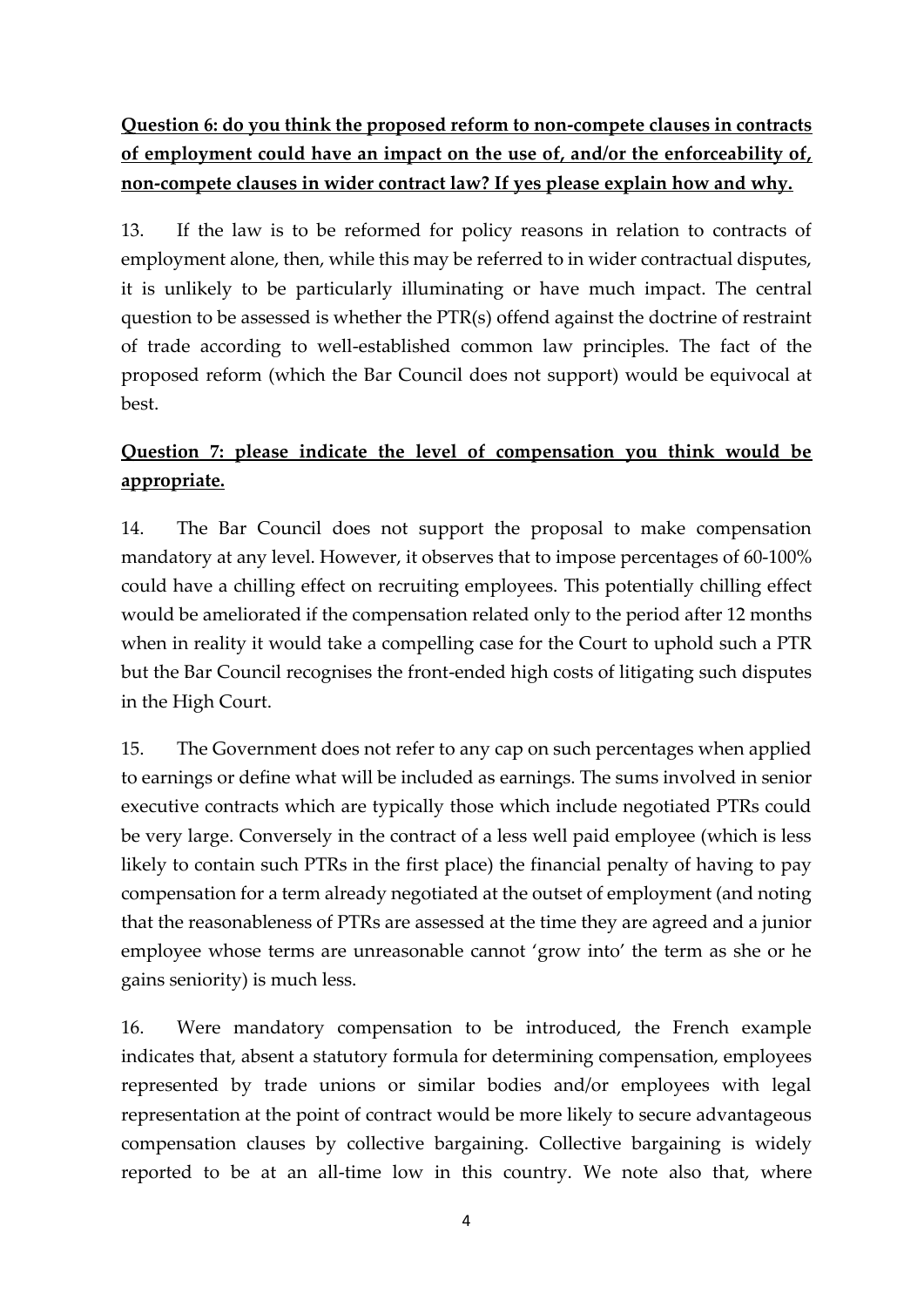compensation is assessed in other jurisdictions as a percentage of salary, legal argument on the definition of "salary" and the extent to which it should include nonfixed sums (such as overtime or bonus payments) persists. Furthermore, other jurisdictions have sought to balance the compensation provided with the existence of penalty clauses to which a defaulting subject would be liable, for example in Italy. Again, any reasonable consideration of compensation would have to take into account whether and to what extent any mechanism operated to protect the interests of an employer where an employee (or worker) breaches the PTR. This would of itself give rise to a different type of litigation.

17. Other than in general terms, however, the Bar Council considers this is a question that is best answered by employers and employees, and their representative groups, as well as being informed by clear data and statistics.

# **Question 8: do you think an employer should have the flexibility to unilaterally waive a non-compete clause or do you think that waiving a non-compete clause should be by agreement between the employer and the employee?**

18. We consider that unilateral waiver by an employer should remain possible. It is conceptually awkward to require agreement of two parties in order for one party to waive a right it has under normal principles of contract. Where an employer unilaterally waives a non-compete clause there is no detriment to the employee who is free to find other work without constraint. The consideration is provided at the outset of the contract, not at the point of giving notice of termination (on either side). There can be no legitimate expectation of compensation in such circumstances, but we acknowledge the point that the timing of the waiver will make all the difference to the employee's ability to find other work and indeed to compete. In some European jurisdictions, the employer is afforded a small window of opportunity to waive the right close to the time of notice of termination (by either party) being given. To fetter the right to waive implies that consideration for PTRs exists in the form of compensation and not at the time that the contract is entered into. This is anomalous and would need to be considered with care.

19. There is no difficulty in our view in maintaining a non-compete clause during the subsistence of the employment contract and waiving it at the point that it is most likely to bite i.e. on termination.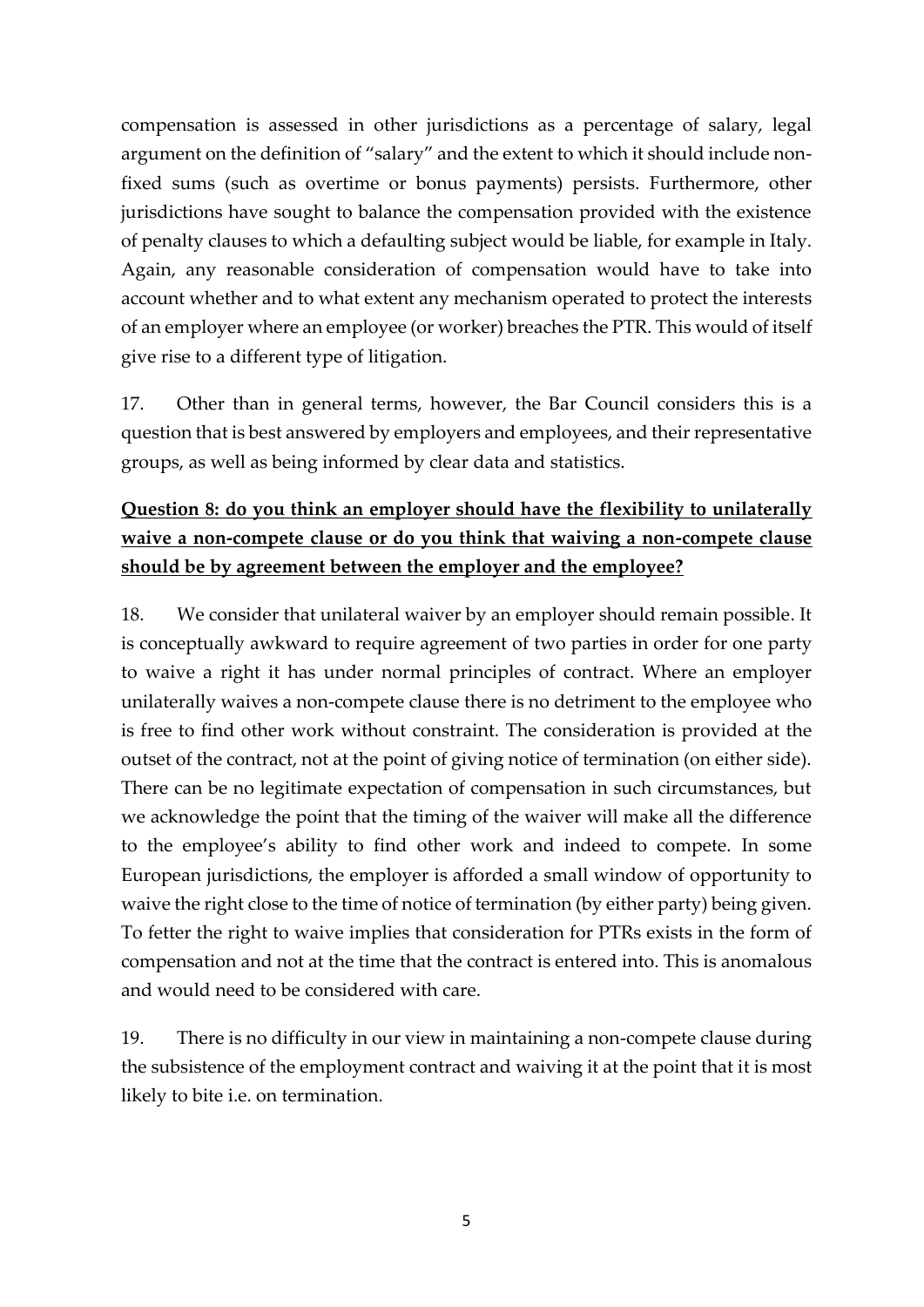20. It should be borne in mind that an employee owes a duty of fidelity to his or her employer during the currency of the employment contract and the non-compete clause is designed for post termination protection.

**Question 9: to disincentivise employers from inserting non-compete clauses and then unilaterally removing them at the end of the employment relationship, the Government could require that an obligation for the employer to pay compensation for some or all of the period of the non-compete clause is retained unless a defined period of time has elapsed between the waiving of the clause and the end of the employment relationship. Do you agree with this approach? If not, why not?** 

21. We do not agree with this approach. This is because it is an unjustifiable encroachment on freedom of contract, and because of the existence of the duty of fidelity as referred to in our response to question 8.

#### **Questions 11 to 17**

22. These questions are addressed to employers and we do not therefore respond to them.

**Question 18: to improve transparency around non-compete clauses, the Government is considering a requirement for employers to disclose the exact terms of the non-compete agreement to the employee in writing before they enter into the employment relationship. Failure to do so would mean that the noncompete clause was unenforceable. Would you support this measure to improve transparency around non-compete clauses? If not, please explain why not.** 

23. Yes, we agree in principle that the exact terms of a non-compete clause should be explicitly provided to an employee before they enter into an employment relationship or as soon as possible thereafter (but please note paragraph 24 below and the issue as to whether an employee would be bound in the context of employment contracts in which the particulars required to be provided under s.1 Employment Rights Act 1996 are not required on day one and contracts are not always provided in written form on day one either). However, we note that a noncompete clause may not be required or desirable at the outset but upon the employee changing role or becoming more senior an agreed variation to the contract may be necessary.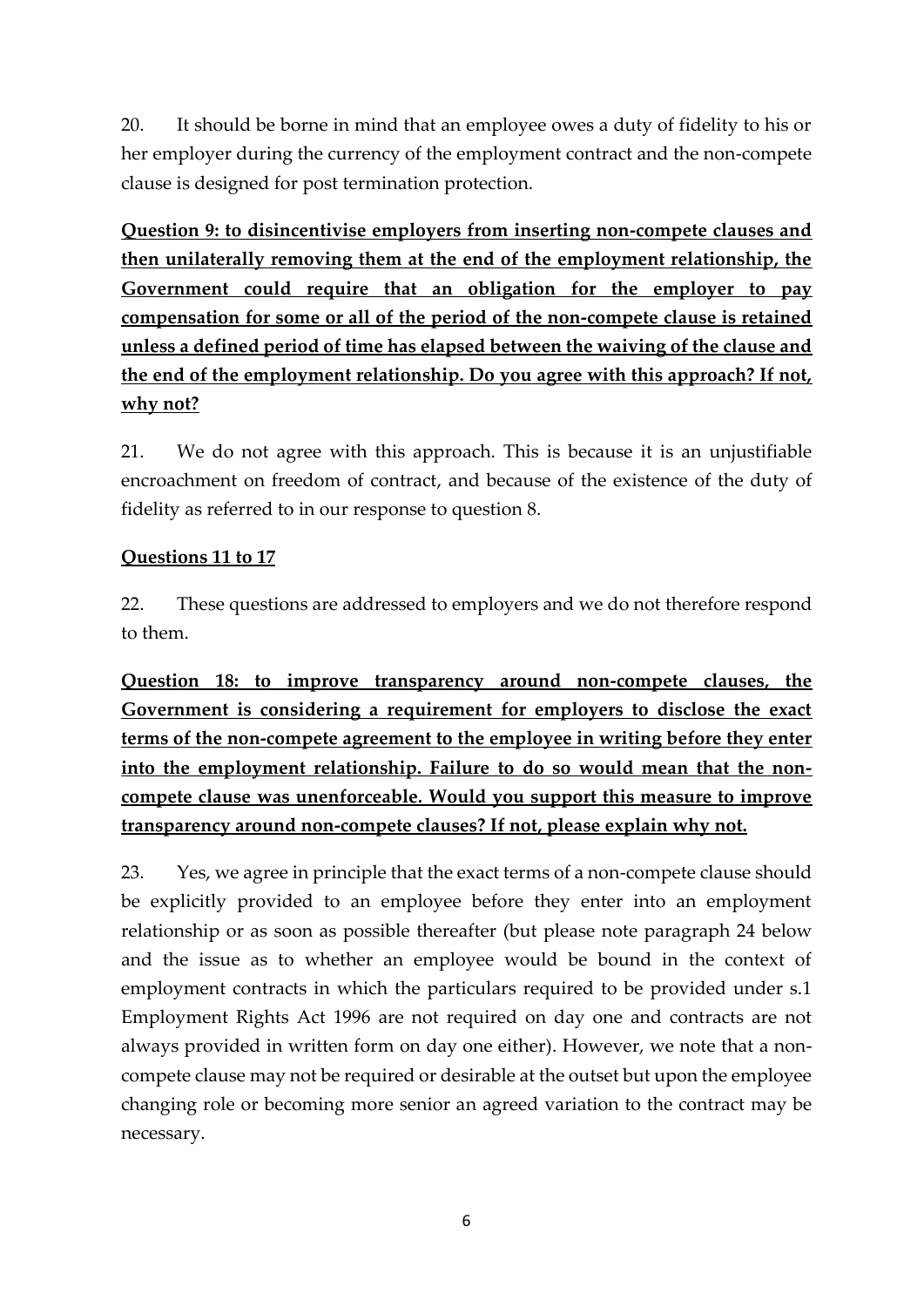24. We also observe that for the kinds of employment and indeed contracts of employment which contain non-compete clauses, the clause will be contained in the contract of employment provided in writing to the employee even if it is not within the terms of an offer letter. Where a contract is entered into (whether oral or implied) without a written contract containing a non-compete clause, in terms, it is difficult to see how the employee could be bound by it without it having been drawn to his or her attention and agreeing to it. However, we appreciate that an employee agreeing orally to a contract of employment who is then made aware of a non-compete clause through later provision of a written contract may feel less able to resist or negotiate in response to the clause. The measure proposed would appear to address some of this mischief.

#### **Questions 19 to 20**

25. We do not respond as these questions are directed at employees with experience of non-compete clauses being used by their employers.

#### **Question 21: do you have any other suggestions for improving transparency around non-compete clauses?**

26. We consider that the focus should be on ensuring that the employee has adequate notice of the proposed restraint and the ability to take advice on the contents of a term. This is more important than whether the employee has notice before they enter the employment relationship.

27. A focus on the start of the employment relationship does not address the fact that many restraints will be put in place during the course of the employment relationship through an amendment to the contract. This can be for legitimate reasons: in longstanding relationships, you would expect contracts to be redrafted to keep up to date with developments in the law. Furthermore, aspects such as the nature of the work, the employee's responsibilities, the business model and the customer base can change over time. What matters is that the employee is aware of the terms in advance and is given the opportunity to consider them, taking legal advice if necessary.

## **Question 22: would you support the inclusion of a maximum limit on the period of non-compete clauses?**

28. No, although we would support the introduction of a rebuttable presumption of unenforceability for a non-compete clause that endures beyond 12 months.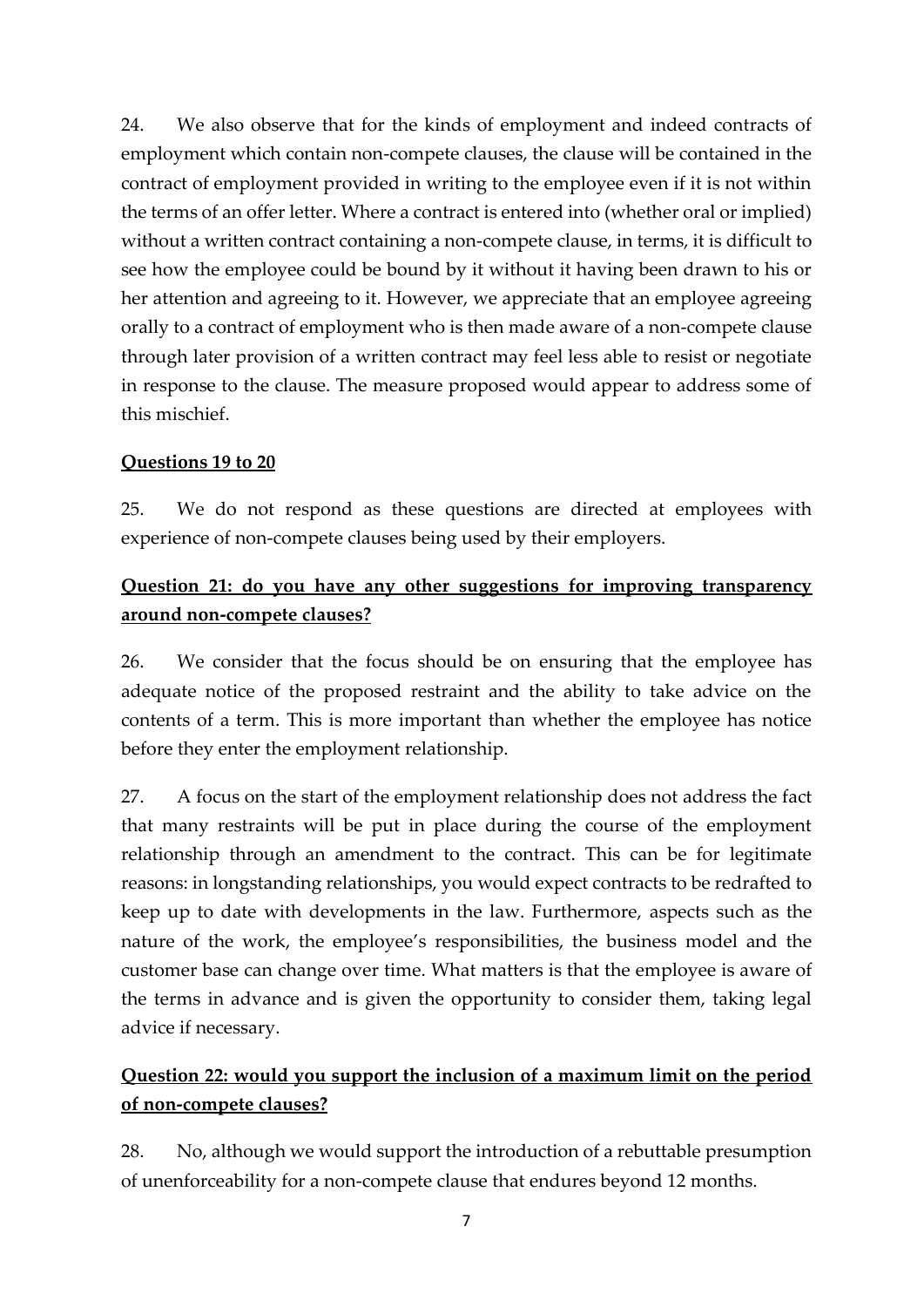## **Question 23: if the Government were to proceed by introducing a maximum limit on the period of non-compete clauses, what would be your preferred limit?**

29. We would support a rebuttable presumption arising after, or alternatively a limit of, twelve months.

30. Twelve months is consistent with the outer limits of enforceability in most cases determined at common law by the courts.

#### **Question 24: do you see any challenges arising from introducing a statutory time limit on the period of non-compete clauses? If yes, please explain.**

31. Yes. While hard cases make for bad law, there will be cases in which a noncompete clause which lasts beyond 12 months does not offend the doctrine of restraint of trade and the employer has a legitimate basis for protecting its business interests in this way. A hard limit of whatever duration removes the fact sensitive nature of this assessment and is a blunt tool to address something that is not regarded as a problem in this area of law.

32. The Government has already alluded to the likelihood of a greater increase in the use of 'garden leave' and other restraints where non-compete clauses are made illegal or unenforceable by statute. We have already cited the potential chilling effect on recruitment particularly in industries in which highly sensitive and confidential information is entrusted to employees. There may be an increased number of applications for springboard injunctions to restrain competitors from making use of such information where an employee who would otherwise have been prevented by the non-compete clause from joining and divulging such information does so. These are also very expensive litigation tools. There may be complex cases in which employees who are subject to a non-compete clause are also directors and shareholders or own part of the business and thought should be given to whether a ban on non-compete clauses should be absolute or contain clear exemptions.

## **Question 25: what do you think could be the benefits of a ban on non-compete clauses in contracts of employment? Please explain your answer.**

33. We do not consider that a ban on non-compete clauses would be beneficial save for protecting any extreme cases of exploitation in which the employee cannot afford legal advice or to resort to litigation and to have the situation addressed in court.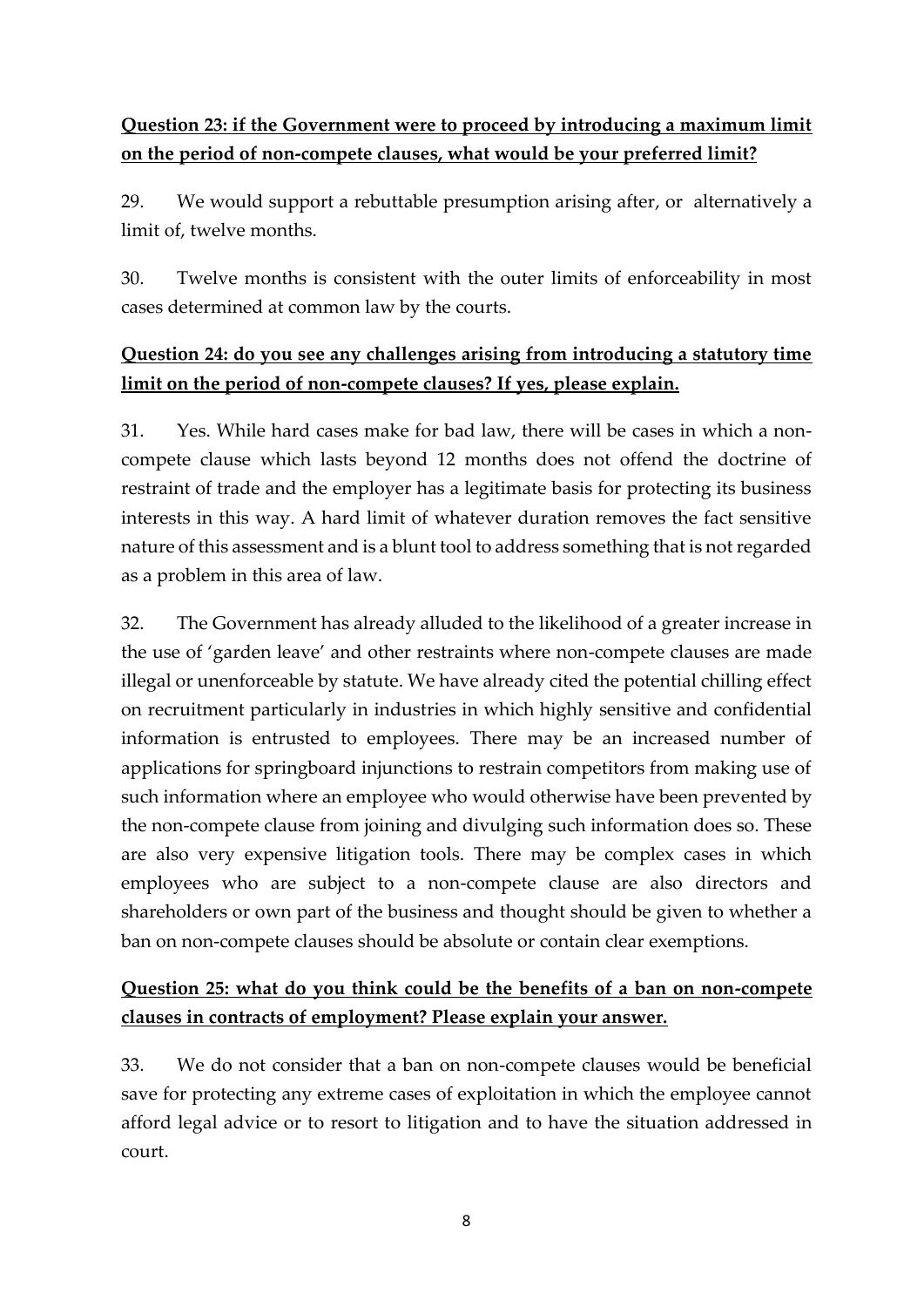## **Question 26: what do you think might be the potential risks or unintended consequences of a ban on non-compete clauses? Please explain your answer.**

34. We consider that banning non-compete clauses will force employers with legitimate business interests to protect to rely on other ways of doing so, including the use of garden leave and forfeiture provisions. This may have a chilling effect on recruitment particularly in industries in which highly sensitive and confidential information is entrusted to employees. There may be an increased number of applications for springboard injunctions to restrain competitors from making use of such information where an employee who would otherwise have been prevented by the non-compete clause from joining and divulging such information does so. These are also very expensive litigation tools.

35. There may also be a corresponding increase in claims for breaches of fiduciary duties, confidence, data protection rights, IP rights and database rights. Working for competitors may simply increase the likelihood of breaches of other PTRs and give rise to other disputes and litigation. We consider that the Californian example (see response to Question 3 above) is suggestive of a connection between a ban on noncompete clauses and a rise in litigation aimed at protecting the same or similar interests.

## **Question 27: would you support a complete ban on non-compete clauses in contracts of employment? Please explain your answer.**

36. No, we do not support a ban on non-compete clauses. This is too blunt a measure to address the Government's policy aims of encouraging innovation, creating new jobs and increasing competition. In those industries in which PTRs are not common, the proposed reform will make little difference. In those industries in which non-compete clauses are used because of the difficulty of policing other lesser forms of restriction, the common law doctrine of restraint of trade has worked adequately for a long time to prevent abusive practices.

37. The Bar Council does recognise the concern that litigation around PTRs is notoriously expensive and employees may feel deterred in defending themselves or intimidated by pre-action correspondence, but that is a different policy concern to the ones stated and better met, in our view, by considering creating a rebuttable presumption that a non-compete which is said to endure for more than 12 months is not enforceable. Allowing restraint of trade cases arising from employment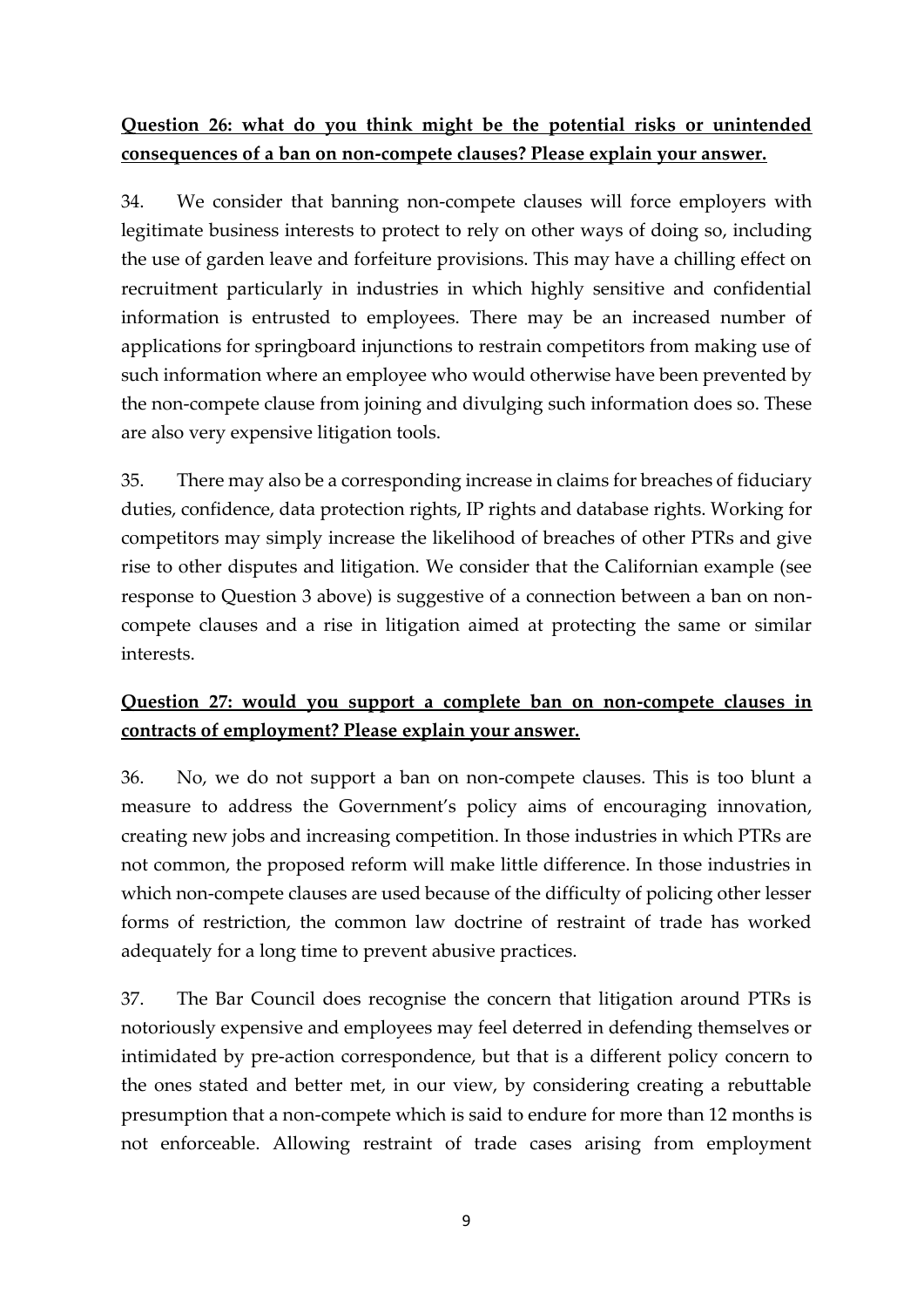relationships to be heard by Employment Tribunals, perhaps for claims commensurate with the limit for contract claims, may assist in this regard.

#### **Question 28: if the Government introduced a ban on non-compete clauses, do you think the ban should extend to wider workplace contracts?**

38. No. For wider workplace contracts of a more commercial nature, we consider it even more problematic to encroach upon freedom of contract. For atypical working relationships where employment status may well form an issue in dispute we do not consider that it is likely to yield sufficient benefit to make it worth doing. Work on exclusivity clauses in a separate consultation (further to the work on zero hours contracts) is more apt in the latter.

# **Question 29: do you think a ban should be limited to non-compete clauses only or do you think it should also apply to other restrictive covenants? If the latter, please explain which and why.**

39. This should be restricted to non-compete clauses enduring beyond 12 months which are often regarded as the most draconian in any suite of PTRs. The Call for Evidence in 2016 does not appear to have prompted the need for any urgent steps to be taken, and the Bar Council is not aware of any obvious difficulties reported by its members as to the exploitative or improper use of PTRs in contracts of employment of a widespread nature.

# **Question 30: if the government introduced a ban on non-compete clauses in contracts of employment, do you think there are any circumstances in which a noncompete clause should be enforceable? If yes, please explain.**

40. Where there is an exemption from an otherwise total ban on non-compete clauses, such as the exemption upon the sale of a business in California, we note that employers have developed practices seeking to abuse that exemption.

41. We consider that the correct balance to be struck, if at all, is by considering creating a rebuttable presumption that a non-compete clause which is said to endure more than 12 months is not enforceable. This would enable the employer to present reasons which could be at the threshold of exceptionality as to why the PTR should be enforceable. However, our primary position is that the common law is an adequate safeguard and allows cases to be assessed on a fact-specific basis.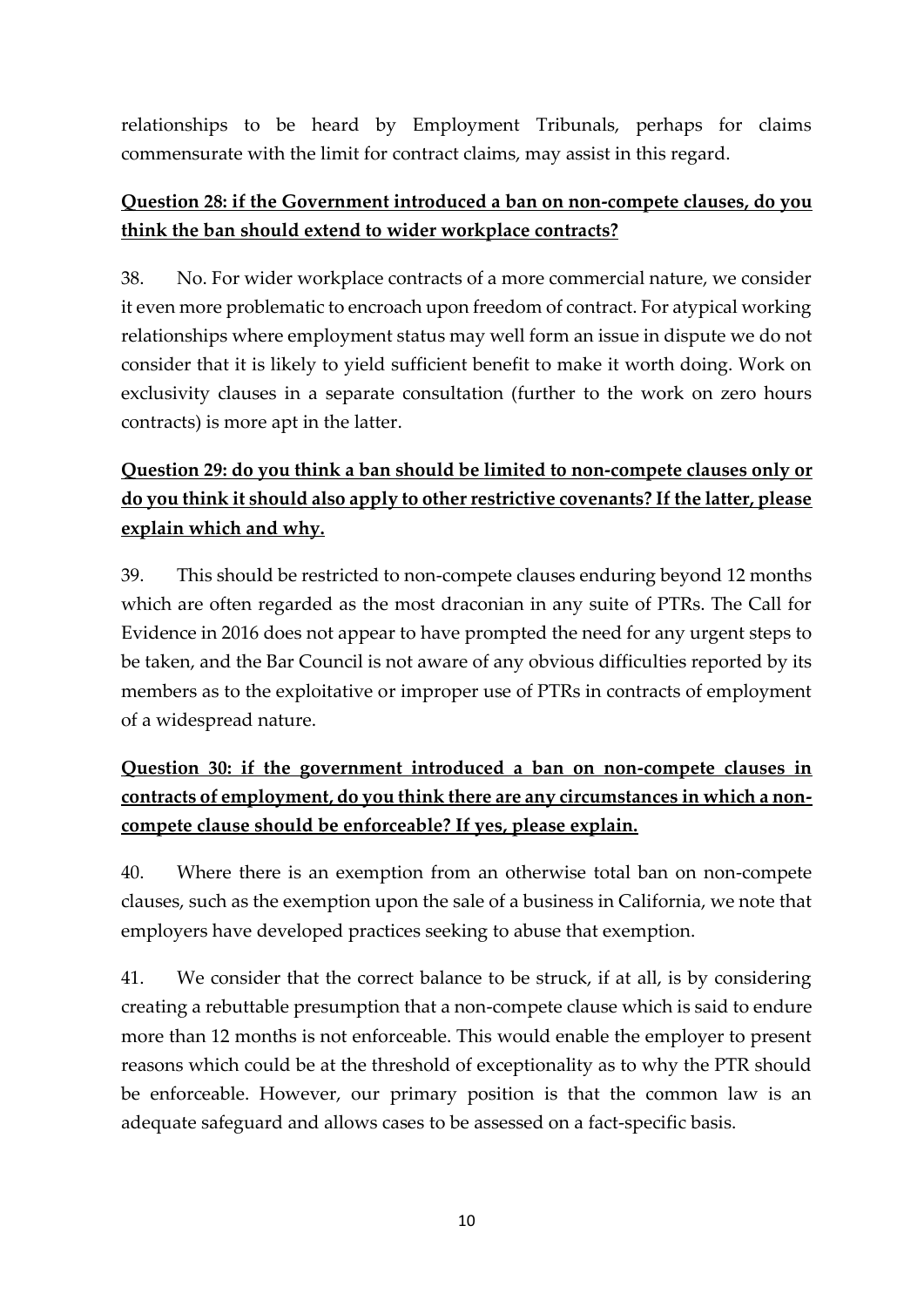42. We would add that many disputes around PTRs including non-compete clauses are in fact resolved through legal advice and assistance and do not get to court at all. Specialist practitioners are well-versed in advising as to enforceability on a fact-specific basis.

# **Question 31: are there options short of banning non-compete clauses which would limit their enforceability in the interests of spreading innovation? Please explain your answer.**

43. Yes, creating a rebuttable presumption that a non-compete clause which is said to endure more than 12 months is not enforceable.

#### **Question 32: are you aware of any instances where a non-compete clause has restricted the spread of innovation/ innovative ideas? Please explain your answer.**

44. No. In general, non-compete clauses operate to protect genuine business interests or to prevent competition alone in circumstances in which the clause may be found to be unenforceable. Where the innovation arises from gaining a business advantage in using the protectable business information of one business which has invested in its resources, research and staff, for example, to benefit another, we do not see a proper policy reason for making this easier in the name of pure innovation.

#### **Question 33**

45. We do not respond to this question which is directed at business experience as opposed to legal professionals.

#### **Questions 34 to 37**

46. We do not respond to these questions which are directed at employers.

Bar Council<sup>2</sup>

**26 February 2021**

<sup>2</sup> Prepared for the Bar Council by the Law Reform Committee